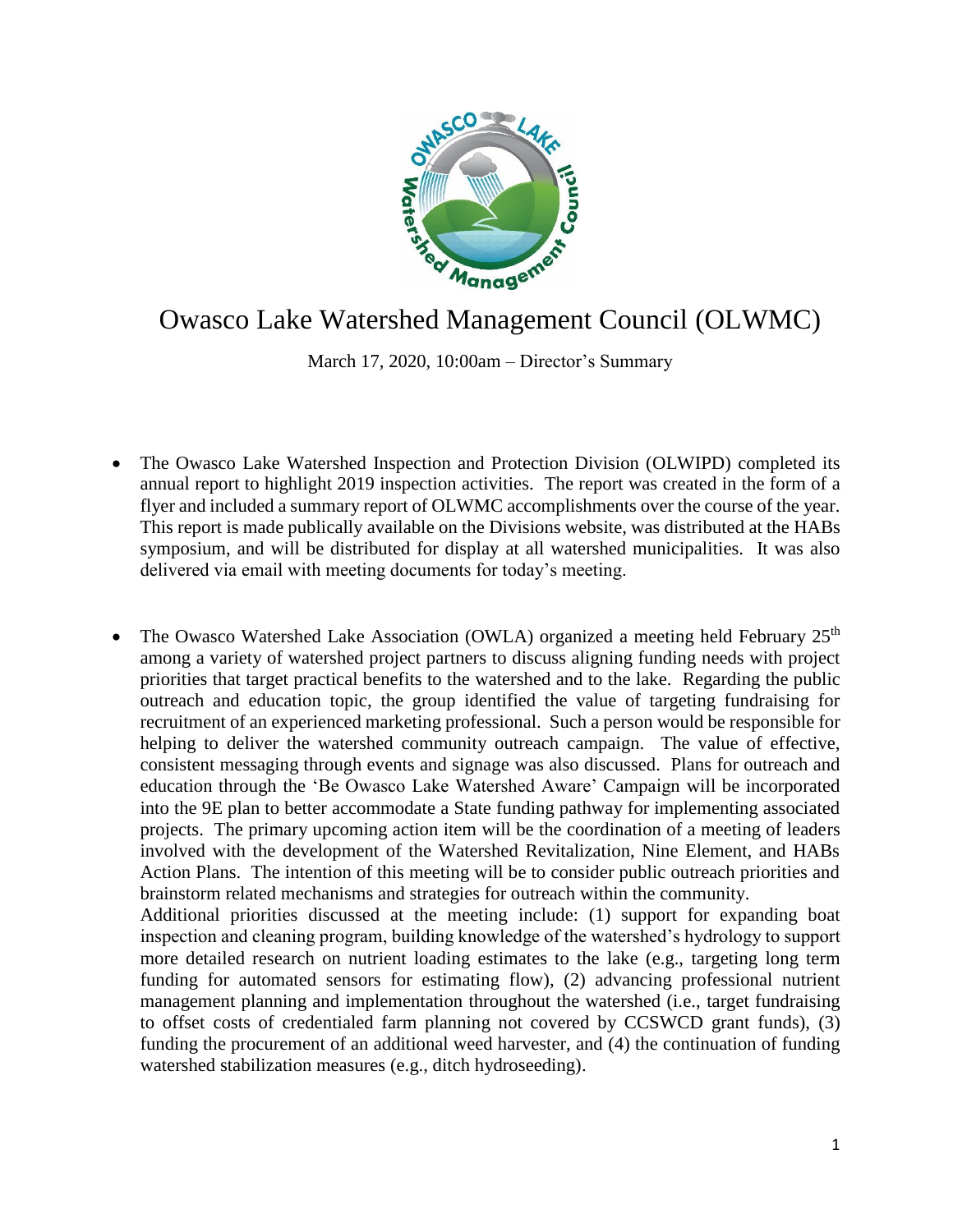- On Monday, March 2<sup>nd</sup>, Toni Prestiagacomo and Scott Cook of the New York State Department of Environmental Conservation (NYSDEC) Finger Lake Hub (the 'Hub') invited me to meet at Region 7 DEC in Syracuse to discuss Owasco Lake Watershed projects and funding as well as the Council's request, via the January internal resolution, for a monthly report on NYS led projects and funding initiatives for the Owasco Lake Watershed. Mr. Cook provided me with the web link to Water Quality Improvement Project grant awardees and informed me the Hub will make a request with the NYSDEC Albany office for more information on ongoing opportunities and grant awardees. I recommend all watershed project partners, and municipality representatives interested in mailings on project funding opportunities, register with the NYSDEC grants list serve.
- The annual Bob Brower Symposium was held March 7<sup>th</sup> with presentations from a variety of researchers and conservation groups:
	- o Water quality data collected by Dr. Halfman and his team suggest the lake condition has improved over the last couple of years.
	- o NYSDEC offered a synopsis of funding initiatives, the HABs surveillance program, and piloted mitigation technologies.
	- o New research indicated the existence of organic micro-pollutants throughout the Finger Lakes with apparent relative increases in Pesticides existing in those water bodies that have agriculture as the primary watershed land use practice.
	- o Doug Keirst of the CCSWCD presented on a variety of Cayuga County District's soil and nutrient conservation projects implemented throughout the Owasco Lake Watershed in 2019.
	- o Karl Czymmek represented Partners for Healthy Watersheds and stressed the achievements of the agricultural community, the improvements in best management practices in agriculture, and the agricultural communities sustained commitment to being a part of the lake water quality conversation. The OLWMC continues an approach that centers on valuing and understanding the community, and welcomes Partners decision to share the local advancements in best management practices (BMPs).
- On March 10<sup>th</sup>, Representative from the Finger Lakes Institute (FLI), Cayuga County, OWLA, and OLWMC met to discuss tranducer/level sensor pilots to provide better flow estimates from watershed tributaries not currently (or well) monitored for flow. We are working with Mr. Brandon Wong on the implementation of a fully funded one-year pilot project, using automated tributaries level measurements to estimate flows that should help accommodate nutrient loading estimates from sub-watersheds. We are targeting Dutch Hollow or Sucker Brook, acknowledging the need for better flow information from those tributaries and other priority sites that accommodate the SWAT model used for the development of the 9 Element Plan. The group identified priority areas for improved coverage and discussed next steps to implement the well-funded pilot project this year. To calibrate the devices, our team will need to measure flows at targeted locations directly and compare those flows to water elevation data to develop site-specific rating curves that will allow the sensors to estimate flow independently. The advantage of the sensors is they offer a wide spatial scale for identifying relative differences in tributaries flows. Nonpoint source phosphorus loading to the lake is driven primarily by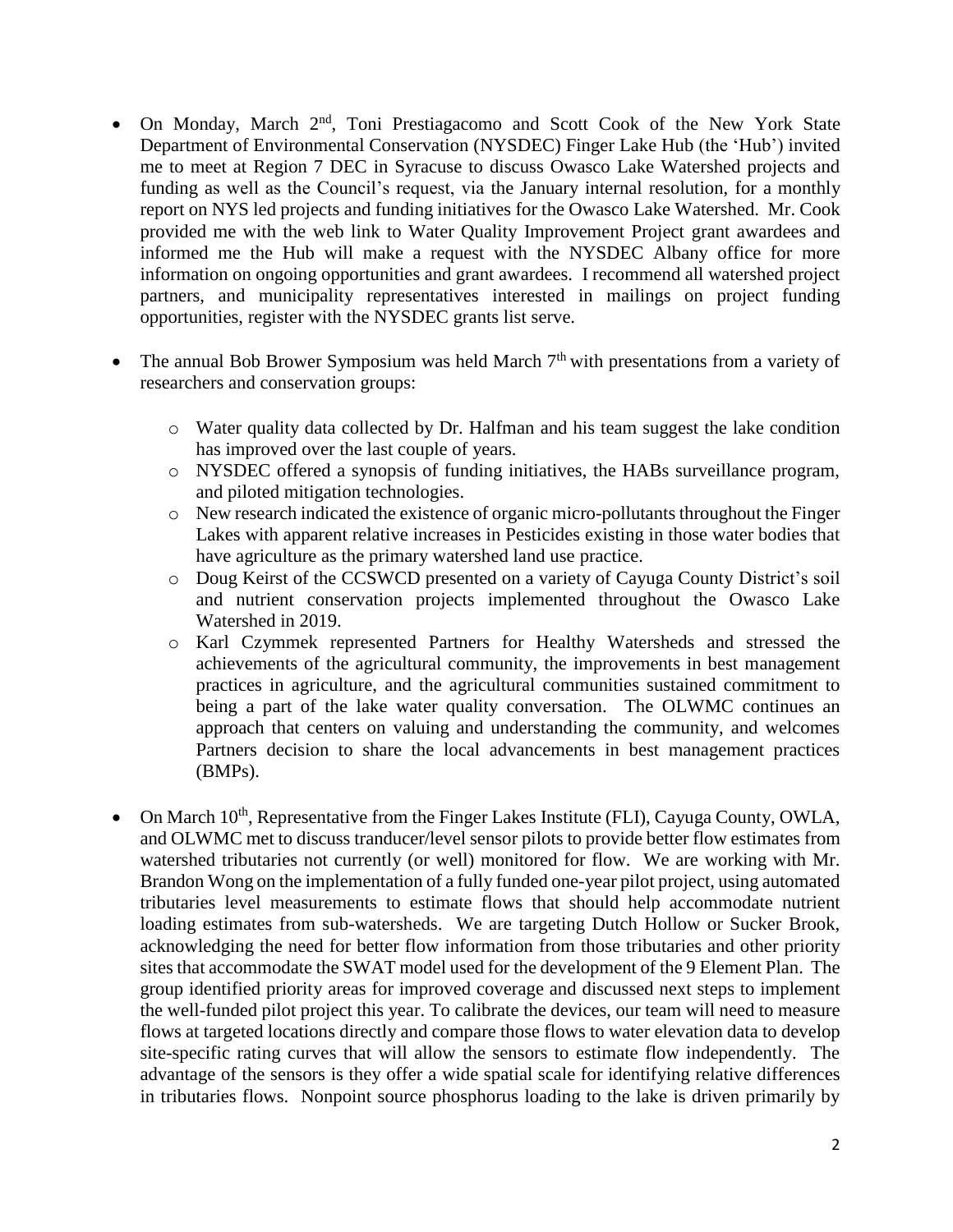hydrologic conditions, especially during large rain events, and those locations with greater flows and potential for loading are noteworthy targets for water retention and infiltration practices.

- On March 5<sup>th</sup>, Kaitlyn Shanahan presented the mission and objectives of the OLWMC and OLWIPD with the group Leadership Cayuga. Reportedly, the group was engaged and wanted to know how it could help advance watershed protection efforts. We will continue to follow up with Leadership Cayuga with opportunities. Residential Guidelines to Protect Water Quality in Cayuga County were recently developed by the Cayuga County Water Quality Management Agency's Nutrient and Sediment Working Group, and were shared with Leadership Cayuga. These generally applicable guidelines are applicable to all watershed residents, that is, everyone.
- Watershed Rules and Regulations Steering Committee meetings were held March  $3<sup>rd</sup>$  and March  $12<sup>th</sup>$ . The group involved the legal team from the City of Auburn, and collectively made progress on final revisions to the regulatory document. The next phase will be City of Auburn and Town of Owasco final review before the document will be delivered to NYS departments for review.
- The watershed community is going through a potential paradigm shift with new requirements for farm planning under revisions to watershed regulations that have the potential for approval in the near term. We recognize the current limitations of planning assistance due to a limited capacity for private and public professional planning assistance. I think a communal farm planning strategy is attractive, offering the benefits of both collaboration and efficiency. I understand the Bradford County Conservation District (BCCD) has had some success with communal planning efforts. I am approaching this District to discuss both successes and challenges associated with communal planning forums, guidance on the needs of program development, as well as to request a representative from the BCCD team to present with us.
- We will be targeting the Great Lakes Research Initiative's Great Lake Sediment and Nutrient Reduction Program for grant funding a nonpoint source phosphorus pollution control project within the watershed.
- I provided a letter of support for Dr. John Halfman's proposed research for new funding through the Emerson Foundation to continue to build a long-term data set on the baseline water quality and meteorological data for Owasco Lake by re-deploying the FLI monitoring buoy, deploying water quality sondes, weather stations and cameras that can provide continuous data (every 30 minutes) on temperature, wind speed, wind direction, blue-green algae concentrations and other water quality conditions at four nearshore areas of Owasco Lake. The data will detail what meteorological and limnological conditions are consistent temporally with, and may promote, the occurrences of blue green algae blooms. Dr. Halfman also proposes to paired continuous nearshore and offshore data collection efforts with additional surveys of, and controlled experiments with, aquatic plants, zebra/quagga mussels and the nearshore sediments to assess if the cycling of nutrients in the nearshore areas are related to blue-green algae blooms. Outside of the scope of the Emerson grant proposal, laboratory analyses for Dr,